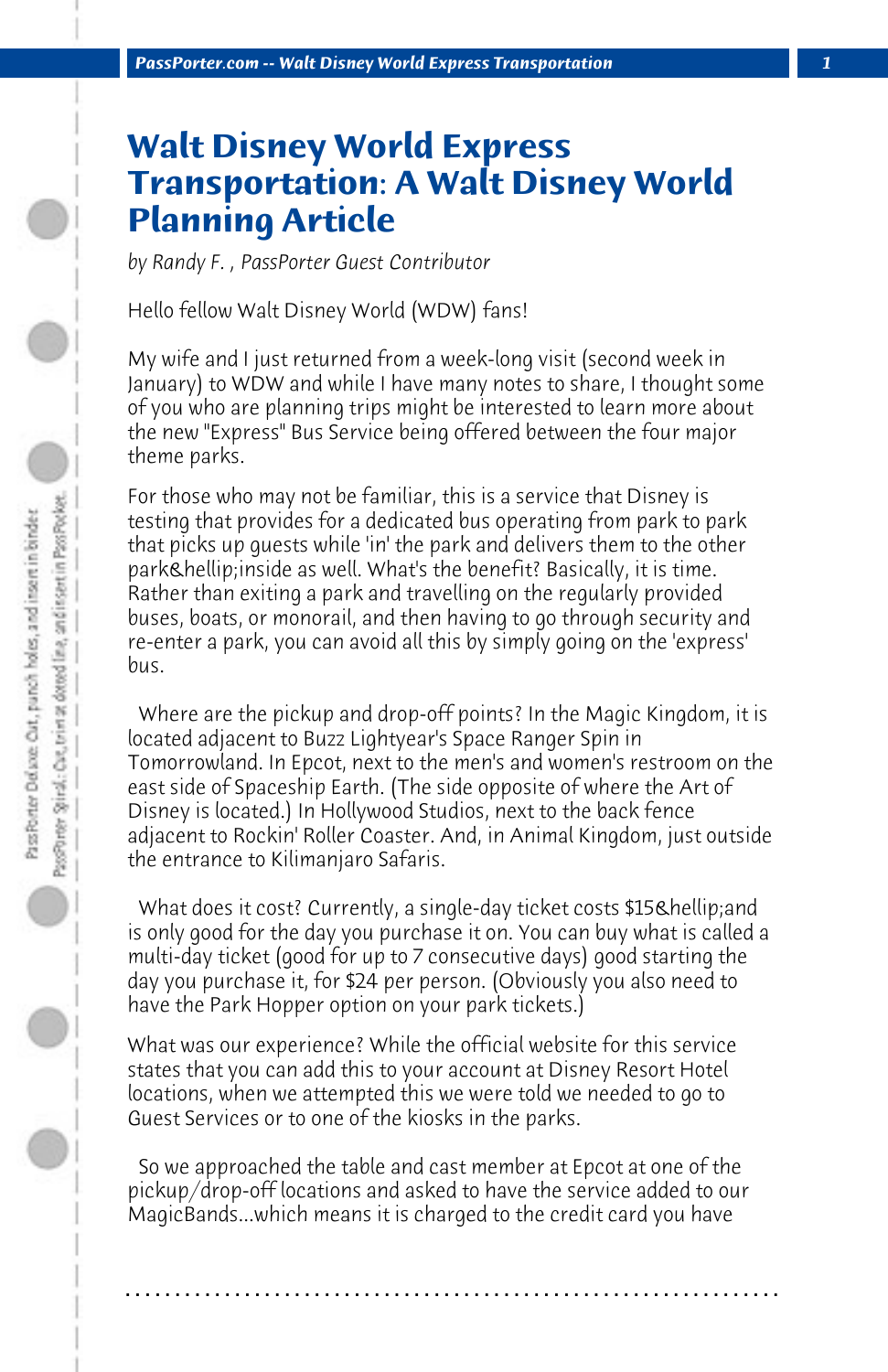associated with your account. In theory, this should be able to be done right there at the pickup/drop-off point, but the cast member was having trouble with their portable electronic devices & hellip; which meant a short walk to the Guest Services center, to have it done there.

Busses run twice and hour, on the half-hour & hellip; but each pairing between parks has a different departure time. While we were there, there were no published schedules so you need to ask the cast member at the pickup/drop-off point, in advance, what times the buses leave for the park you wish to go to next. For example, to go from Epcot to the Magic Kingdom the busses left at 10 and 40 minutes after the hour. It is generally advisable to be there a few minutes early as the cast member will need to scan your MagicBand to confirm your eligibility. Don't be late & hellip; the busses run on time!

 The advertised time for the bus service is from 10am to 8pm. So & hellip; if you were thinking of using the service to try and see multiple evening fireworks displays & hellip; that won't be possible. It also means you can't go from one park to one that might have extra-magic hours that night. You'll need to plan to use regular transportation options to either go to the other park… or back to your resort.

 Was it crowded on the bus? No! At least not on the ones we were on. At most there were six people on the bus & hellip; and sometimes less. It's a standard Disney transportation system bus so there were a lot of empty seats. From start to finish the time was generally about 20 minutes from park to park & hellip; so definitely a time savings.

 What are your considerations for choosing to pay for this service? If time in the parks is critical to you & hellip; and you want to avoid the hassles of exiting and re-entering parks & hellip; this is a real winner. I should also note that all the parks are transitioning to 100% metal detector walk-throughs, so that takes extra time. You are also going to have to take the time to find out what the departure times are for your bus & hellip; and arrange your park plan to be at the right place at the right time. Hopefully Disney will eventually publish a schedule which would at least save you part of that prep time.

(Hint & hellip; Disney & hellip; put it on the My Disney Experience App!)

 Is there a downside? You need to realize that you are going to go 'backstage' when you are boarding and exiting the bus. The reason that you won't find pictures of these areas with my article is that pictures are not permitted backstage. With that said, there is nothing really attractive to take pictures of where you are making the short walk to and from the bus. We're talking parking lots, cast member lockers, etc. So, if you are traveling with little ones for which the parks are

**. . . . . . . . . . . . . . . . . . . . . . . . . . . . . . . . . . . . . . . . . . . . . . . . . . . . . . . . . . . . . . . . . .**